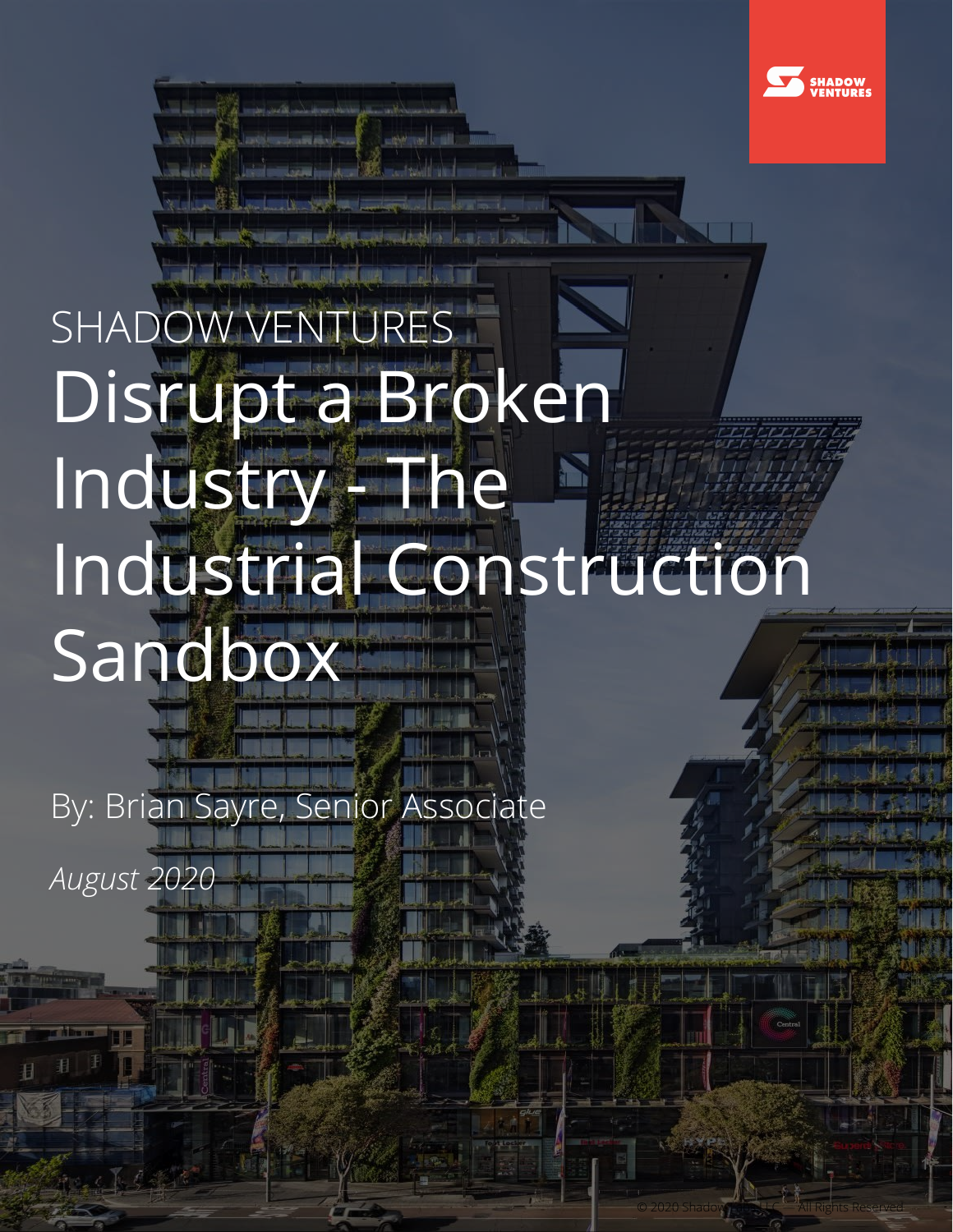### Executive Summary

Incremental innovations to the current built environment structure will not advance the industry in a meaningful and impactful way. The existing structure is antiquated and must be disrupted to create the value needed to meet the rapidly changing demands of the industry. Even with the advancement of emerging technology trends like AR/VR, robotics and automation, big data/IoT/connected job sites, blockchain, and BIM, the industry still lags behind more technologically advanced verticals. The built environment still struggles with labor shortages, addressing demand, sustainability needs, cost controls, affordability, and efficiency gains. So what's missing? We need something beyond incremental change, something that will truly disrupt the industry, increase the value of other innovations, and tackle industry challenges. The answer: industrialized construction technology with off-site manufacturing as the cornerstone. Technology innovation becomes exponentially more valuable when placed in this context.

Industrialized construction is the future of the built environment. It possess the capability to transform, the way we construction and fabricate, the way we use digital technologies to design, manage and operate, and increase transparency and knowledge on how we procure and deliver projects. The questions that remain unanswered are when will it happen, who will lead the way, and how will change come? This disruption will be felt by every stakeholder in the industry and every company in the value chain. Preparing now and understanding how this new structure will impact your business is key to being ready.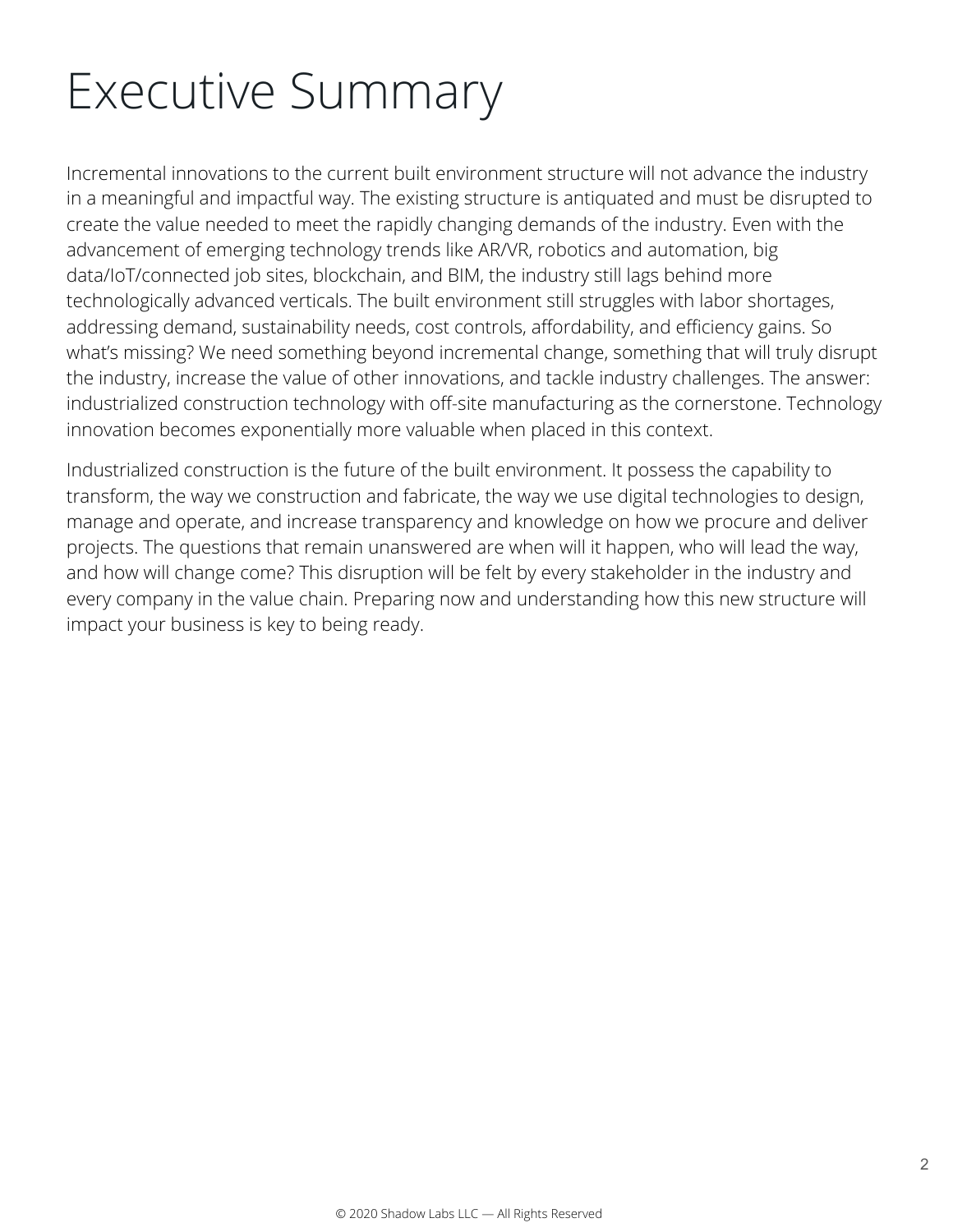### **Table of Contents**

- I. Abstract
- II. The Challenge
- III. The Case for Industrial Construction
- IV. Why Now
- V. The Industrial Construction Sandbox
- VI. Inspiration in Other Industries
- VII. Think Like a Brand
- VIII. Opportunities for the Industry
	- IX. Where We Go From Here
	- X. Get in Touch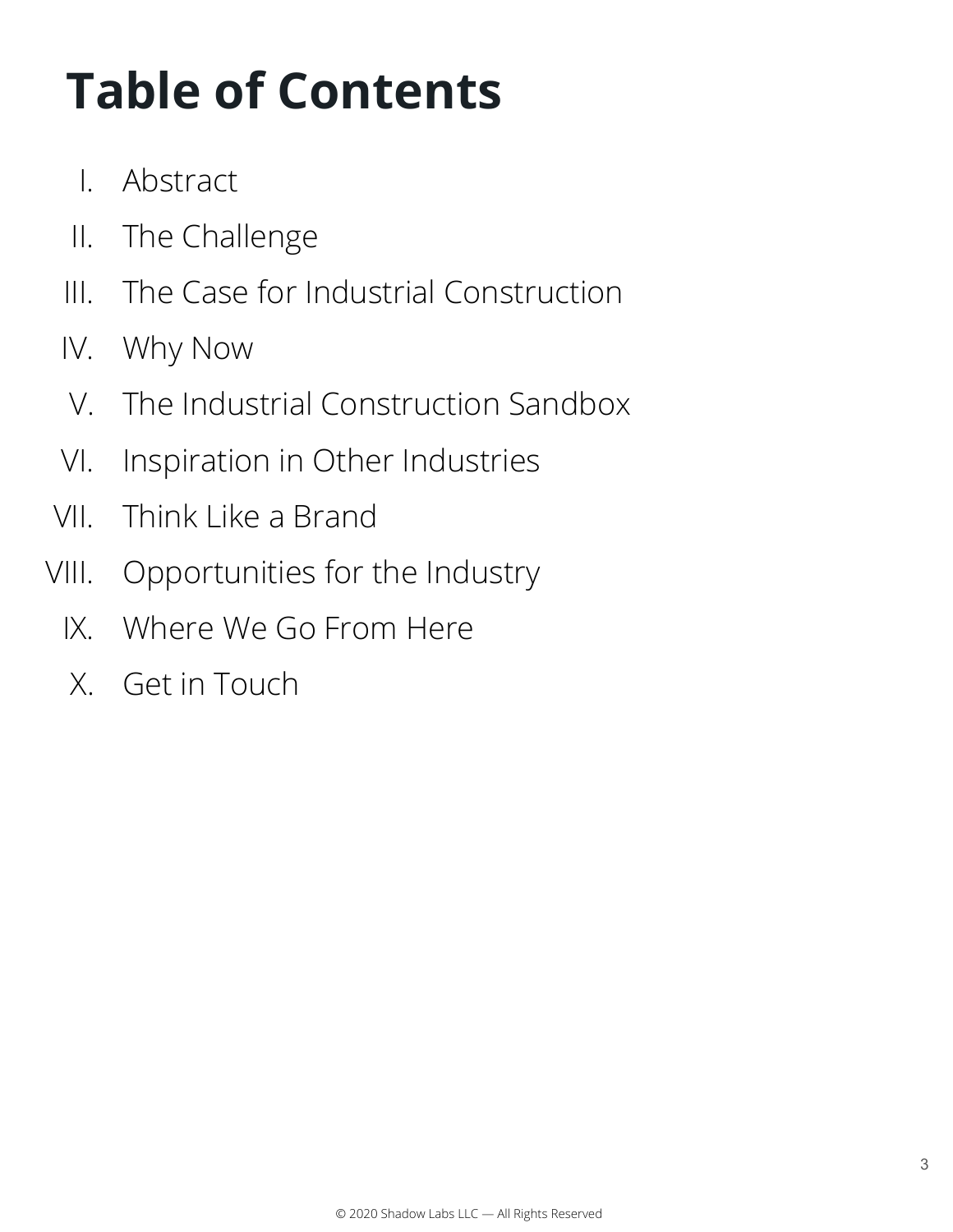### Abstract

When I first started creating this research report regarding offsite manufacturing, my opening statement was, "Good Luck!" The challenge and the hurdles to reach scale seemed too large to overcome. However, as I continue to explore further, the opportunities are too significant to ignore.

The value of industrial construction is well documented. The use cases aren't that different from what we hear from today's startups:

- **•** Improve safety
- **•** Increase efficiency
- **•** Grow profitability
- **•** Improve quality
- Address demand
- Solve labor shortages

The case for "why" has been well established in reports by **[Autodesk & RICS](https://www.rics.org/globalassets/rics-website/media/knowledge/20200522_autodesk_whitepaperconstruction_final.pdf)** and [McKinsey](https://www.mckinsey.com/~/media/McKinsey/Industries/Capital%20Projects%20and%20Infrastructure/Our%20Insights/Modular%20construction%20from%20projects%20to%20products%20NEW/Modular-construction-from-projects-to-products-full-report-NEW.ashx). I highly recommend anyone just starting in this space to read these reports. As can be expected with McKinsey and RICS, the dollar figures and infographics illustrating the opportunity are thorough. But the argument for "how" is mostly ignored.

Within this report, I lay out a new, bold opportunity focused on rebuilding the built environment called the **"***Industrialized Construction Sandbox" (placeholder title because I hate naming things)*. The IC Sandbox's goal is to increase demand for offsite manufacturing by creating transparency and knowledge for all built environment stakeholders by creating an open-source digital kit of parts.

Please note, I do not consider myself to be an expert in this space. This report is based on numerous conversations I have had with experts who have been tackling this challenge for much longer than me. Through this research, these conversations, and my outsider perspective, I hope to challenge current thinking. I welcome the opportunity to speak with you about the work below and improve the report based on future collaborations. The goal is to fund and create technology solutions that make this new structure a reality.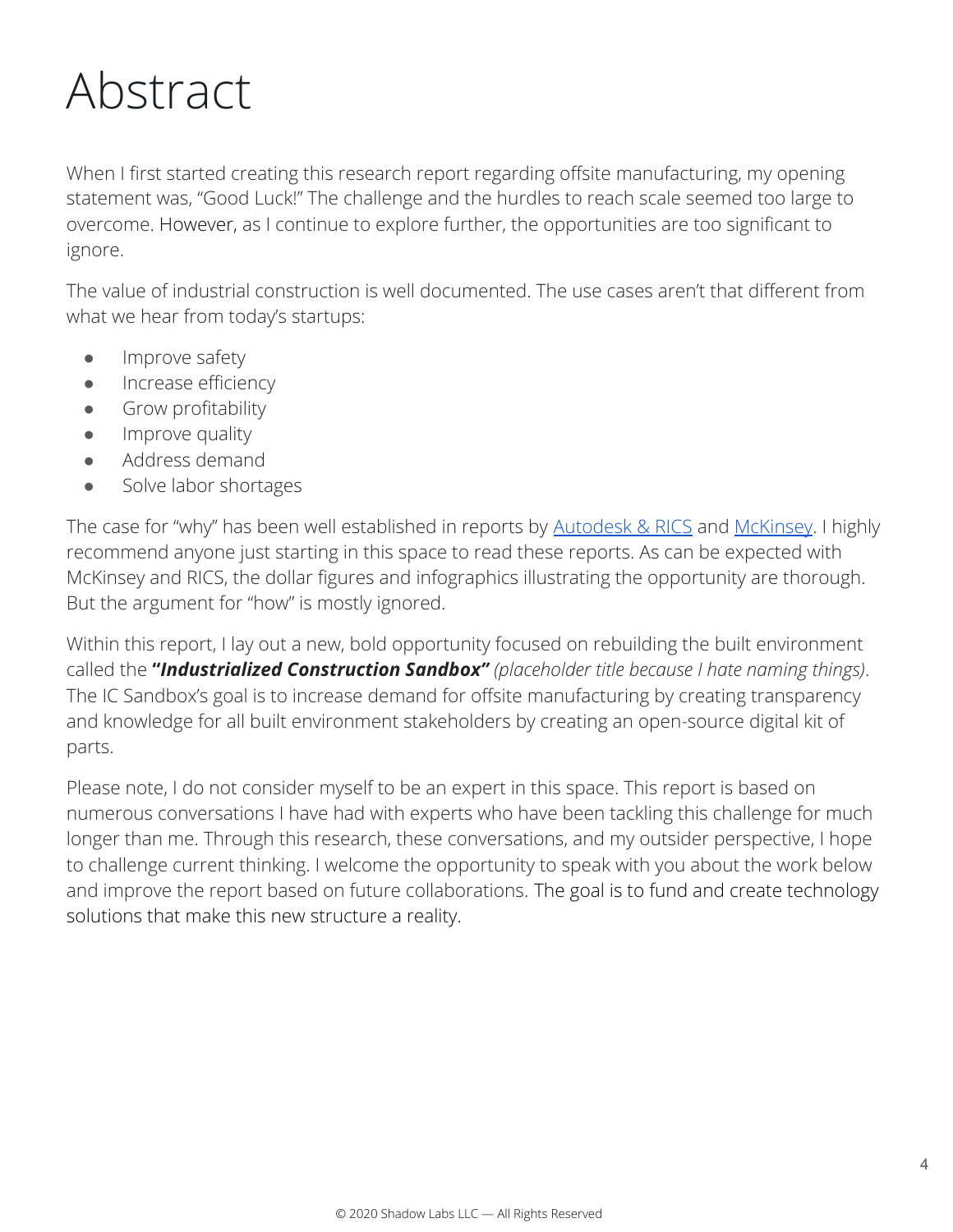### The Challenge

The built environment keeps trying to innovate within the current construct. The problem is that the contemporary built environment is broken. According to McKinsey, the US has the highest labor cost of construction, the highest demand for new construction, and one of the lowest adoptions of offsite manufacturing in the world. We have constructed *(no pun intended)* artificial walls and procedures that do nothing but create roadblocks, diminish transparency, destroy efficiency, and create massive waste. As Gerald McCaughey, the CEO and founder of *[Entekra](https://www.entekra.com/)* and founder of Ireland's largest panel manufacturing company [Century Homes,](https://www.kingspan.com/irl/en-ie/about-kingspan/kingspan-century) "our industry is a 4 x 100 relay race where the baton gets handed off from one person to the next. Instead, we should be running a 200 sprint together." When most people talk about innovation in the built environment, they create incremental changes to a broken system. These are flawed attempts to try and squeeze another ½ percentage point of margin.

The technology and capabilities are there and have been available for some time. We see it in other industries that went through this transformation in the 1820s during the industrial revolution. Is the built environment 200 years behind? Maybe. As other more advanced industries move into Industry 3.0, we are scrambling to enable 1.0.

It's not just other industries that possess the technology and skills; it's also the rest of the world. The knowledge, skills, and capabilities to deploy industrialized construction and offsite manufacturing at scale have been proven by much of Europe and Asia, especially Japan *(area for a future report)*. According to Gerry McCaughey, "The US is at least a generation behind, if not more." Gerry is someone who wrote his first research report on offsite manufacturing and the opportunity it presented while attending University in Dublin in the 80s. Forty years ago, Ireland had systems to educate future industry pioneers like himself, who would go on to build multi-national corporations. Ted Benson, the founder of **Bensonwood**, [Unity Homes,](https://unityhomes.com/) and [Tektoniks,](https://tektoniks.com/) regularly travels to Europe to partner with Universities to recruit talent and bring new interns to the US on work visas.

If the US is a generation behind Europe, we are probably two behind Japan. [Sekisui House](https://www.sekisuihouse-global.com/) is the largest modular home builder in the world, having completed more than 2.46M houses. The level of automation and sophistication of their manufacturing facilities is a marvel.

There are models, and there is a structure that works—just not here. While in much of this paper I talk about breaking down our entire structure, we have a playbook for rebuilding that will enable the industry to capitalize on this opportunity .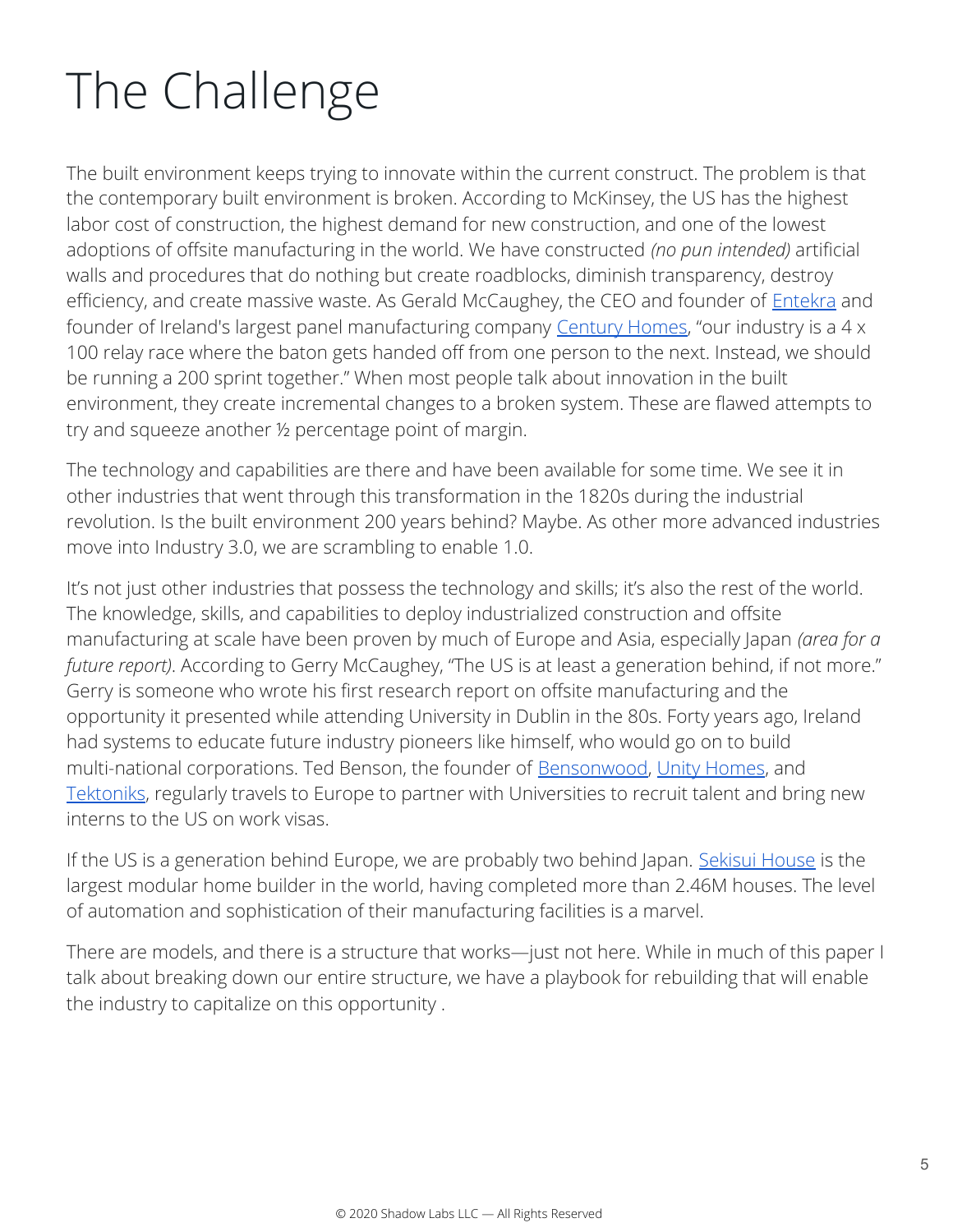### The Case for Industrial Construction

Industrialized construction can bring a wrecking ball to the entire structure and build a new industry, designed from the ground up. If we think big, we can completely disrupt the whole space.

The impacts of emerging technologies like Robotics, AR/VR, Blockchain, AI, Big Data, IoT, and more all become exponentially more valuable when applied to a new built environment structured around industrialized construction and offsite manufacturing. Let's have a look at some examples:

- 1. Robotics and automation work best when doing repetitive tasks, not doing custom jobs. When looking at advanced construction robotics like 3D printing, the challenge of deploying the 3D printers and materials at scale is a significant challenge. The CAP-EX investment of using robotics on job sites and the inability to calculate an accurate ROI will be a major barrier to scale. We have all seen **Boston Dynamics Robotic Dog** for the construction industry, but how many believe that will disrupt the industry? While an incredible piece of technology, it's years away from scaling in a meaningful way. There is a more immediate value add for robotics. The case for robotics is demonstrated in virtually every industry that relies on manufacturing. Repetitive tasks and new technologies continue to fill and remake the factory floors. Financing this type of investment is a known practice. ROI in terms of increased productivity and other KPIs can be easily calculated to determine the payback period and justify the expense.
	- a. IC will also require a hybrid of offsite and onsite fabrication. Increased standardization of products emerging from offsite manufactures will enable robotics to more efficiency fabricate onsite.
- 2. AR/VR is more powerful when design change decisions and outcomes can be displayed in real-time. Startups like [Kreo](https://modular.kreo.net/product) in [Shadow Labs](https://shadow.vc/startups/) are developing solutions around generative design, which has the broadest application in scenario planning when applied to an off-site manufacturing digital database.
- 3. Blockchain creates massive transparency in the supply chain when controlled in a manufactured setting. Blockchain could create full transparency into when and where any product is in the supply chain to better prepare and make more informed decisions. Having a digital ledger of every nut, bolt, and screw also could be realized when applied to an industrial type setting - finally, the value BIM promised could be achieved. Chris Sowa, the Global Vice President, Strategy & Innovation for the Energy Management Business at Schneider Electric notes, "BIM software solutions are becoming model driven with 3D BIM models also including cost, scheduling and detailed cost specifications to create true 5D BIM models. This can enable industrial construction processes across the whole supply chain from design to build."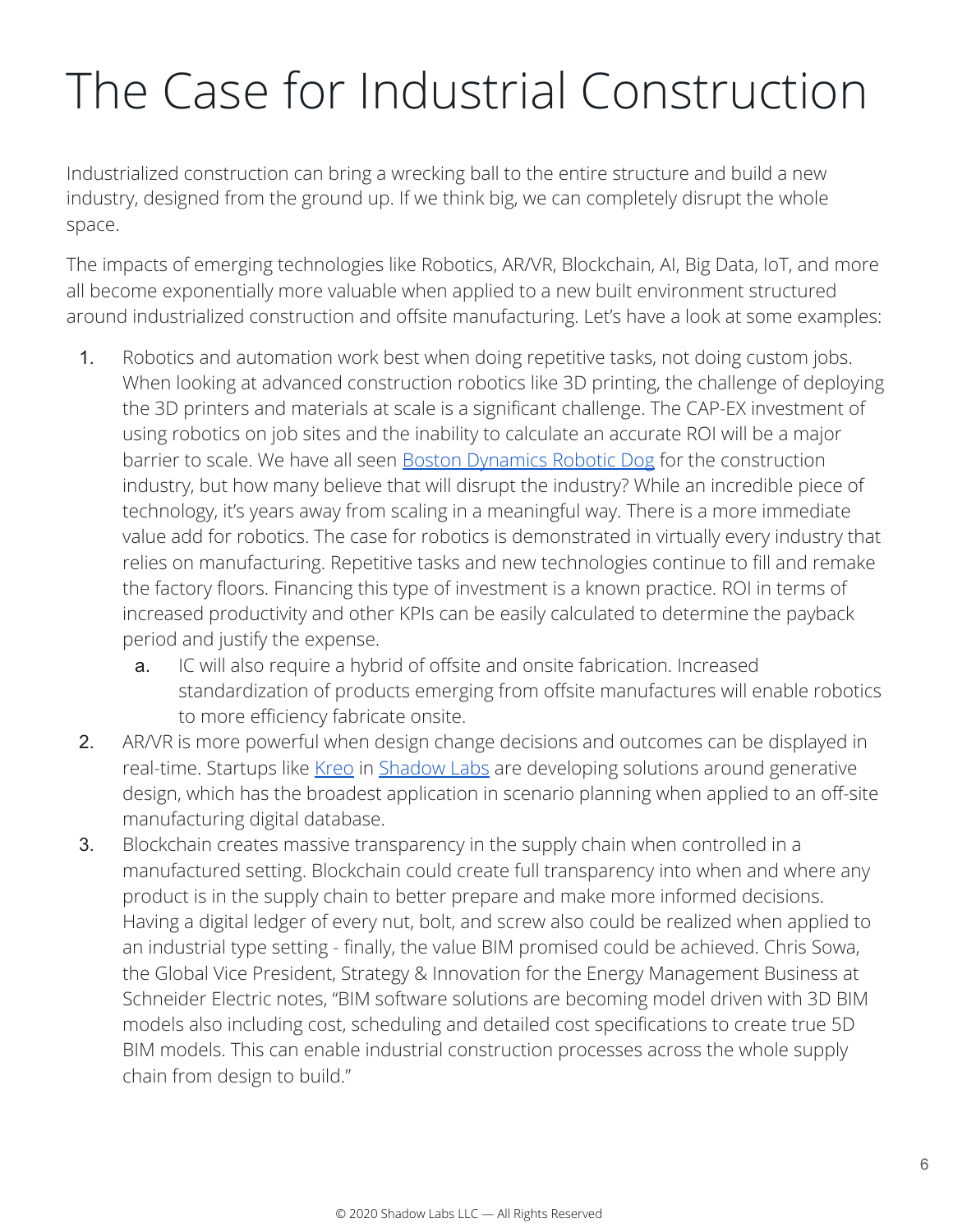### The Case for Industrial Construction

- 4. Big data is best when that data is clean (common) and consistently collected automatically. As Gregg Wallace at Hilti points out in his incredibly insightful paper on connected job sites, ["Bulldozing the Digital Chaos,](https://medium.com/foundamental/bulldozing-the-digital-chaos-how-the-vast-data-generated-from-construction-machinery-and-455d6db2d146)" the number of sources that can collect data on a job site is virtually endless. In the current system, trying to collect this disparate and inconsistent data and then relay it back to stakeholders in a meaningful way is a monumental undertaking. In an industrialized setting where a repeatable process can be created and variables can be controlled, the data throughput becomes much more valuable.
- 5. IoT is best deployed in settings where the cost of deploying a sensor and hardware network can be recouped over time. A job site is temporary, and creating mesh networks of sensors that need to be continuously adjusted as construction progresses creates major challenges. Justifying the ROI of deploying this strategy will require a lot more value and sustainably lower prices than currently available. In contrast, an industrialized setting lets you create an IoT enabled factory - a well-established process with proven technology. Further, when construction begins, the offsite manufactured products themselves can be IoT enabled for improved tracking, a more transparent supply chain, and more efficient onsite assembly.
- 6. The Case for "Smart" and expensive technology integration in buildings is a challenge. With the rapid pace of technology innovation today, by the time a design is complete, the technology is outdated. Shadow Ventures has been speaking with CIM Group, and their massive development in Downtown Atlanta called [Centennial Yards](https://www.centennialyards.com/) on this exact challenge. Industrialized construction creates an opportunity for technology in the built environment to be updated via push software updates quickly. Though standardized design, hardware can be easily changed and swapped out with new systems that don't require a massive renovation. This ease of technology updates can help ensure that our buildings stay technologically advanced much longer, and much more affordable than what is available today.

Industrial construction will enable three key disruptions in the built environment.

- 1. **Physical disruption:** Enable a combination of offsite, onsite, and other creative combinations of innovative construction and fabrication processes.
- 2. **Digital disruption:** Enable the full value and deployment of new digital tools to improve the way we design, manage, and operate.
- 3. **Delivery disruption:** Enable greater transparency around where products are and greater knowledge around what can be used and their function.

Several factors reinforce the position that now is the time to embrace this new disruption.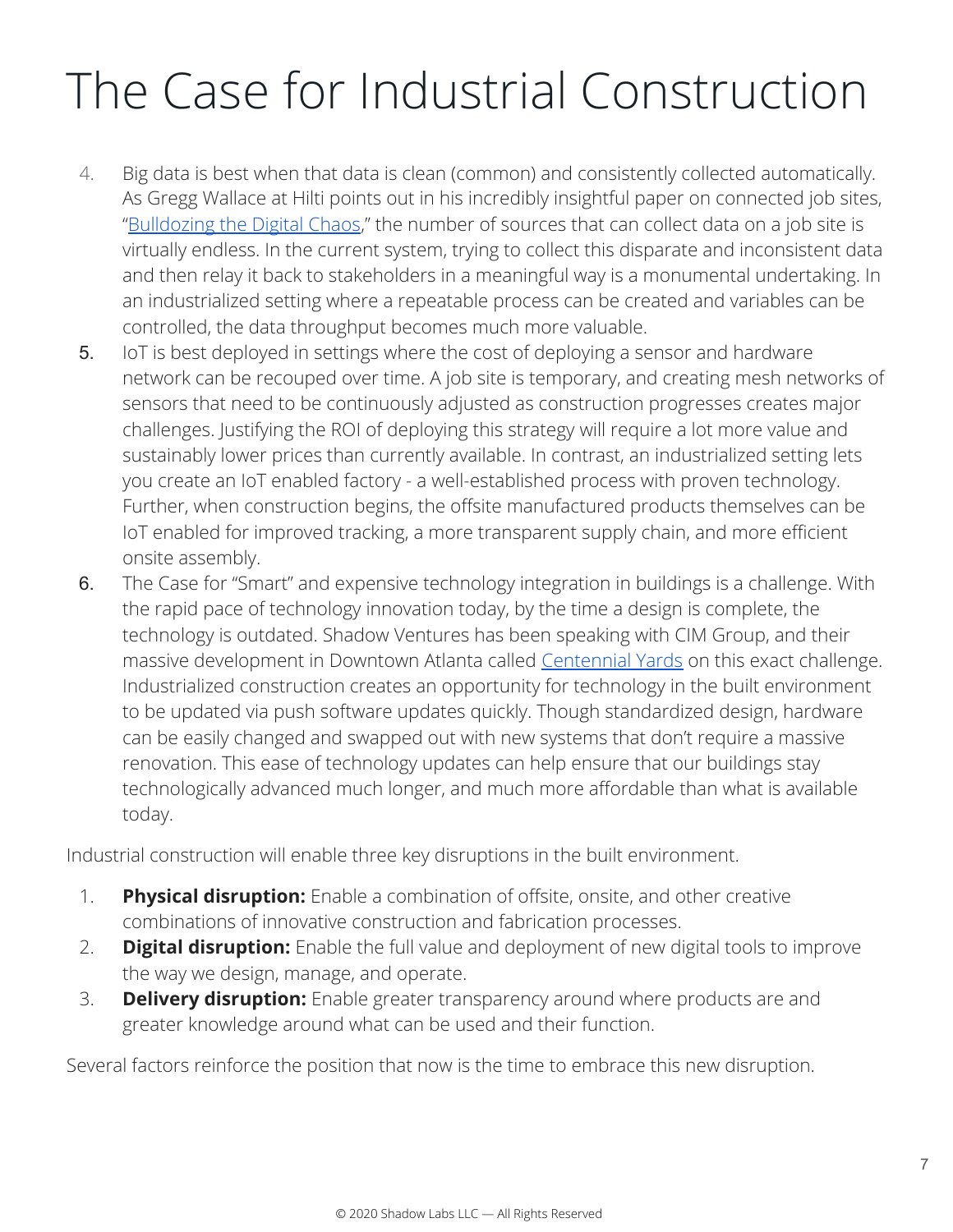### Why Now

The US finds itself in a position to which we are not accustomed; we are playing catch up to much of the developed world in Europe and Japan. As they continue to out-innovate, and fund offsite manufacturing with government support, the US is at risk of falling further behind if we don't act now and disrupt ourselves first.

- COVID is the perfect storm for disruption. Please note that I have tremendous respect and heartfelt compassion for those who have lost loved ones or have been displaced from work because of this virus. However, it has created certain factors that didn't exist before, and it could force the industry to move forward in a meaningful and impactful way. Here's why:
	- Traditional construction practices make social distancing nearly impossible. Try and construct a new commercial development while standing 6ft. from your coworker; it's nearly impossible.
	- While labor shortages already plagued this industry, sick workers and quarantine protocols have exacerbated this challenge.
	- Work from home protocols forces companies across the industry to look at new solutions to manage their projects remotely with new digital technologies.
	- A looming recession will likely result in a pullback of new construction projects. This is an opportunity for owners and developers to reflect on the current processes. They just need the tools to make better decisions.
	- The use of buildings, their design, and format is being tested like never before. Commercial office space, hospitality, retail, and more—the traditionally "safe" asset classes—sit empty. Flexibility and customization of space will be demanded.
- Offsite manufacturing is nothing new; it's been around in the US since before WWII. The [Sears Modern Home](https://en.wikipedia.org/wiki/Sears_Modern_Homes) was sold via catalog from 1908-1940 and they claim that over 70,000 of these homes were sold. Equally impressive, they offered 370 different home designs. So, why now, again? In the past, offsite manufacturing brought about many challenges around the design, build, and operate process. Today, with the rise of new technology and digital tools, those challenges no longer exist. Many of these digital tools will not realize their full value unless deployed in an industrial environment. Digital tools can streamline designs, accelerate construction, and create supply chain transparency never before imagined.
- The US construction industry is primarily controlled by a small number of very powerful contractors. The employees at these firms are motivated by earning their bonuses, not by innovating. It's a theme we see across corporate America: the larger a firm gets, the harder it becomes to innovate. With the construction industry booming, they can't look more than 6 inches ahead. A major disruption caused by outside influences must force them to change, or risk losing their bonuses.

The alignment of building demand, industry challenges, external forces, and technology innovation have created a perfect storm for adoption.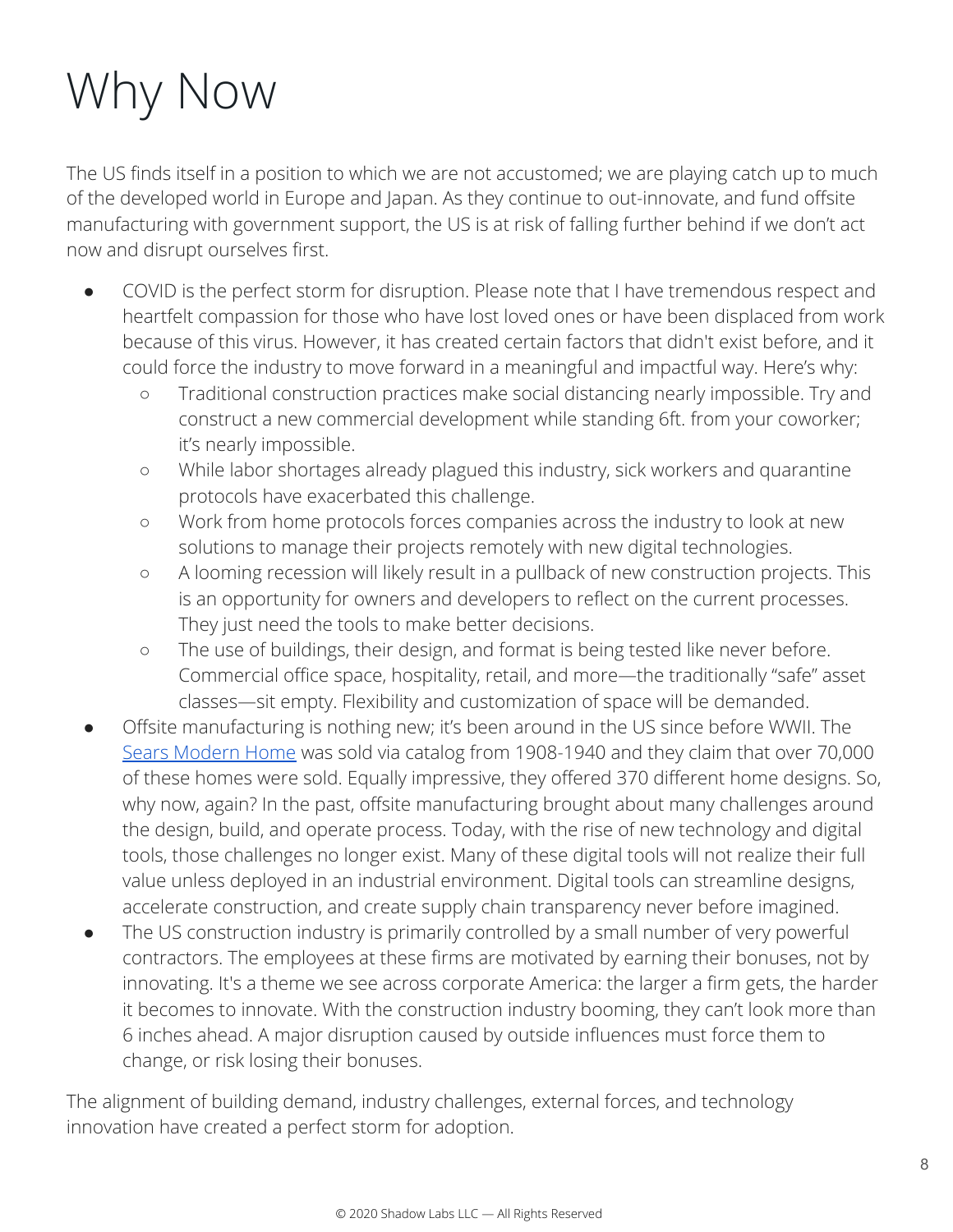The moonshot vision for industrialized construction creates the design-build-operate structure the built environment speaks about but is unable to provide. Its goal is to increase demand for offsite manufacturing solutions by creating more **transparency** (cost and schedule) and increasing **knowledge** (value, options, and customization). The IC Sandbox will prioritize processes and people to ensure designers, engineers, and contractors have the tools and capabilities to operate successfully in this new ecosystem.

Anyone who says they have a solution for design-build-operate and is still trying to work within the existing structure will fail to create the holistic value this industry deserves. It will fail because the current system fails to align the principal parties and decision-makers. It will also fail because without a central platform creating transparency and insights, the standardization needed to scale any single solution will never be realized.

The IC Sandbox will create a digital ecosystem for assembling a "kit of parts," including those parts' cost and performance. Its mission is to answer the following core questions:

- 1. Location: Who can supply the project?
- 2. Performance: How do they function? 2D elements or 3D volumetric
	- a. Use type: Multifamily, residential, healthcare, hospitality, etc
	- b. Upgrades: Energy, technology
	- c. Complexity: Structural or fully functional
	- d. Scale: Individual units (panel), completed structure (module)
	- e. Fabrication: Offsite, onsite, combination
- 3. Look: What is the architectural aesthetic? Overall appearance and customization
- 4. Cost: How much does it cost? Budget trade-offs based on performance and look.

According to the McKinsey report, [Modular Construction: From projects to products](https://www.mckinsey.com/~/media/McKinsey/Industries/Capital%20Projects%20and%20Infrastructure/Our%20Insights/Modular%20construction%20from%20projects%20to%20products%20NEW/Modular-construction-from-projects-to-products-full-report-NEW.ashx), "Design firms are looking to develop libraries of modules for the manufacturing process... One client identified savings of almost 15% in design time through modular libraries." I argue that beyond design firms, the IC Sandbox will create value for all major players in the built environment. As stated in a conversation with Peter Devereaux, Chairman & CEO of [HED](https://www.hed.design/), "Currently, there is no digital tool that allows everyone involved in the delivery of a new building to collaborate on its design and construction but that will come and it will be the big disruptor."

**Private Developers/Owners:** The IC Sandbox aims to start at the top with the developer and the owner by creating more transparency (cost and schedule) and knowledge (options and customization) about the industrialized construction opportunity. To accelerate adoption, the developers and owners must be bought in. As the group that stands the most to gain in terms of cost savings, improved building, marketability, quality, and accelerated timelines, this group should be the target market for any product development. From this target audience, the value waterfalls down the value chain with more advanced features and functionality deployed in the future from this target audience.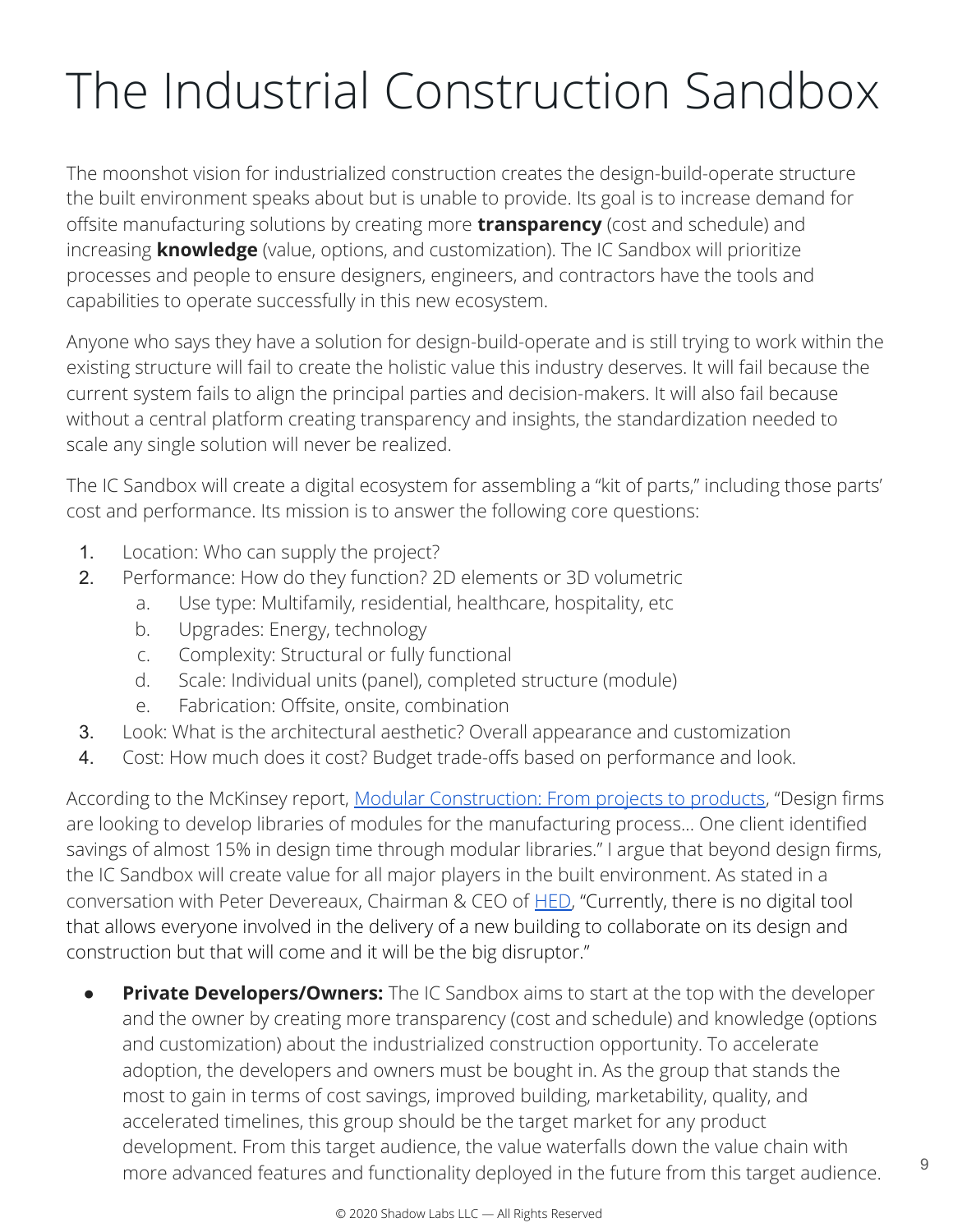#### *A Developer Case Study*

*I* was convinced that I had created the perfect model until I met Aaron Holm, the Co-CEO of *[Blokable](https://blokable.com/)*. So *here is an alternative case to the IC Sandbox. According to Aaron, "the problem with offsite manufactures today is that they are job shops." To summarize a wonderful conversation: when developers are your customer, you are in constant competition with your customer for who gets to keep the money. Developers will push the cost so low that it's not worth being in that business any longer. If you've seen the margins, contractors will understand this. If the economy tanks and construction slows, it's going to become a race to the bottom. The only winner in all of this is the developer who owns equity in the asset. Aaron and his partner Nelson Del Rio at Blokable have broken all the rules: they are a vertically aligned developer. They develop, design, manufacture, and construct their buildings. In doing so, any value they create from the efficiency gained, material cost saved, energy efficiency created, etc. all goes towards improving their real estate financing economics. "We don't sell boxes; we develop real estate." So has Blokable destroyed my value proposition in this report… kinda. Aaron and Nelson are extremely sophisticated developers; more sophisticated than most. They have created an elegant yet complex business model that will be challenging for most of the industry to replicate. How many developers will have the appetite and knowledge to become vertically integrated? Further, believe the IC Sandbox creates opportunities for others to act as their own developers by increasing transparency, removing uncertainty and lowering risk. The built environment is massive, and similar to the industry today, there will be several business models in the future and plenty of room for all.* 

# blokable®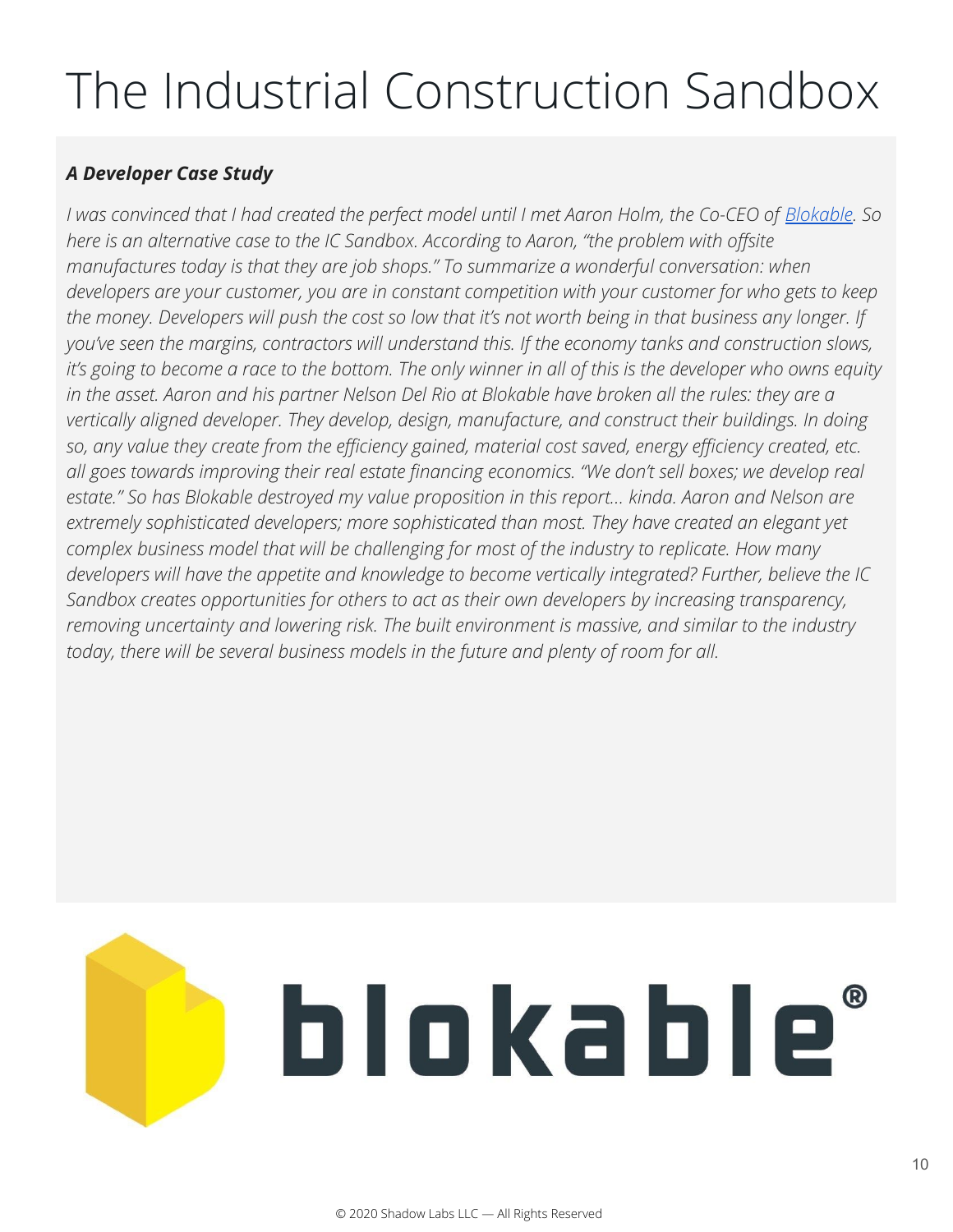- **Architects:** In this new ecosystem, architects are at the most considerable risk of being disrupted if they don't change what tools they use and how they work. For this group, education is also crucial. According to the same McKinsey report, modular design currently takes longer and costs more than traditional design. There is no excuse for this, and we must start educating the future generation of architects to embrace this new landscape. Like we see in Europe, education around these new industries must begin early to gain widespread adoption. If we don't, these job functions will be outsourced overseas to Europe and Asia, where the talent and skills exist. Those who welcome the opportunity to unshackle themselves from Autodesk will finally be free, but those who refuse to adapt and evolve can be displaced. According to Peter Devereaux, "The design firms that are nimble enough to adapt quickly to this new collaborative process will be the ones who will own the future."
	- The IC Sandbox will provide architects a new design tool for building aesthetics. Like engineers, architects will see massive time savings and efficiency gains created by design scripts that automate aspects of the design process.
	- The IC Sandbox also creates an opportunity for architects to monetize product design. With a robust digital kit of parts, "starchitects" can create custom branded designs that can become available to the masses. As Shadow's friend Paul Doherty, CEO of [The Digit Group,](https://www.thedigitgroupinc.com/) points out, "who wouldn't want a Frank Gehry kitchen, the value that option creates for developers is massive." These otherwise inaccessible architects can create repeatable revenue and designs that for the first time would be available for the masses. It also creates a platform for future architects to stake a claim and earn recognition to a wider audience. The IC Sandbox can create "Architecture Influencers."
- **Engineers:** The IC Sandbox will provide engineers with a tool to confirm structural durability, performance, and feasibility. The role of the engineer will drastically change in the IC Sandbox to one that prioritizes value engineering. Engineers will be tasked with further pushing innovation and capabilities, and the repetitive tasks associated with built environment engineering will diminish. Once the engineers certify a design, that work will not be needed again. This is a sharp contrast from today's environment when every building must be custom engineered. Engineers will also have to change their mindset in what they are engineering for, with a new focus on process engineering to improve manufacturing productivity. The excitement for engineers should come from the opportunity to be inventors again. IC creates an opportunity to develop new structures and systems and optimize their performance and cost.
	- o As noted by Landon Pascua, the Senior VDC Manager at [ViaTechnik](https://www.viatechnik.com/), "in today's ecosystem engineers typically only specify products they are familiar with." This severely limits innovation adoption since education of an entire profession takes such a long time. What's needed is a 3rd party BPM system or catalog of digital parts like the IC Sandbox.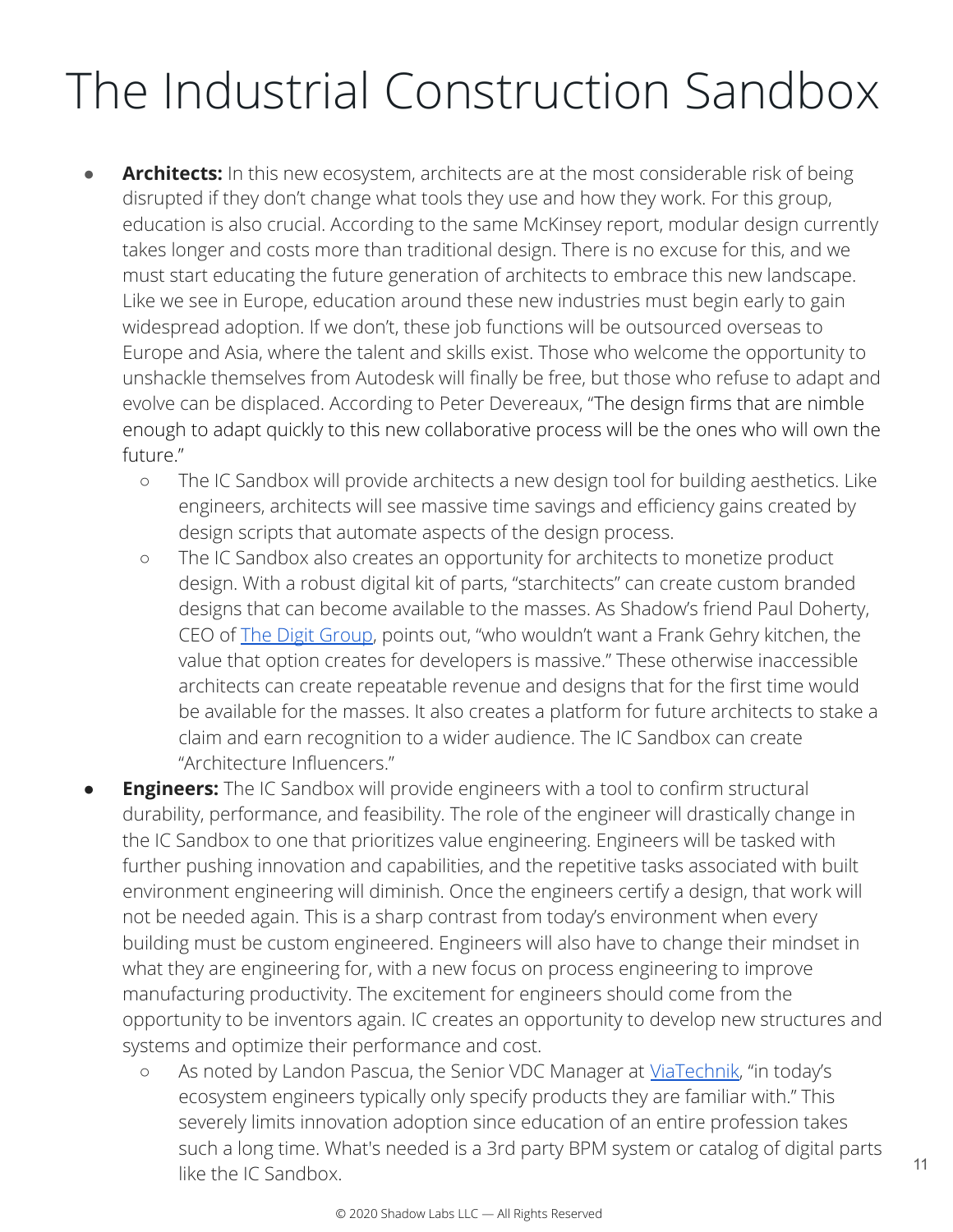- **Operators:** The IC Sandbox will finally bring the value of BIM to the forefront for building owners and operators, creating an insightful digital database of its structure and components. Technology upgrades will also no longer require massive renovations. Capitalizing on standardization, technology updates, and hardware housing can be designed and manufactured to be more accessible. This will ensure a building remains operationally advanced long after it opens.
- **Manufacturers:** The IC Sandbox will be an open-source platform where different manufactures can upload all critical data and information about their structures. According to McKinsey, to reach economies of scale, manufacturers must be manufacturing around 1,000 units/year. To achieve full optimization through automation that number increases to 5,000 units/year. The only way to reach this kind of scale in a meaningful ecosystem is to increase demand across the market considerably. Jacob Frydman, the CEO of [Deluxe](https://www.deluxemodular.com/) [Modular](https://www.deluxemodular.com/) describes themselves as a "Tech company focused on fixing the built environment." This mindset and commitment to technology and innovation needs wider adoption.
- **Building Product Manufacturers:** The IC Sandbox will create a digital world where BPMs begin to design complete systems rather than parts and pieces. As Nathaniel Renfo, the Digital Design Leader at [BLOX](http://www.bloxbuilt.com/) describes, "the biggest challenge in this space is the supply chain." The cornerstone of this supply chain is BPMs. Rather than selling to fragmented installers, BPMs will sell to manufacturers who require greater standardization, transparency, and control. The systems will be designed for the manufactured structures and will possess different performance capabilities based on the customer's preferences.
	- The IC Sandbox also creates an opportunity for BPMs to more effectively collaborate with leading technology companies. According to Chris Sowa in the context of new technology, "Schneider Electric is interested in pursuing opportunities that optimize design, cost, and energy. To gain the high-performance and connectivity aspirations of future built environment assets, Silicon Valley and the Tech Giants need a way to marry-up their capabilities with building products. "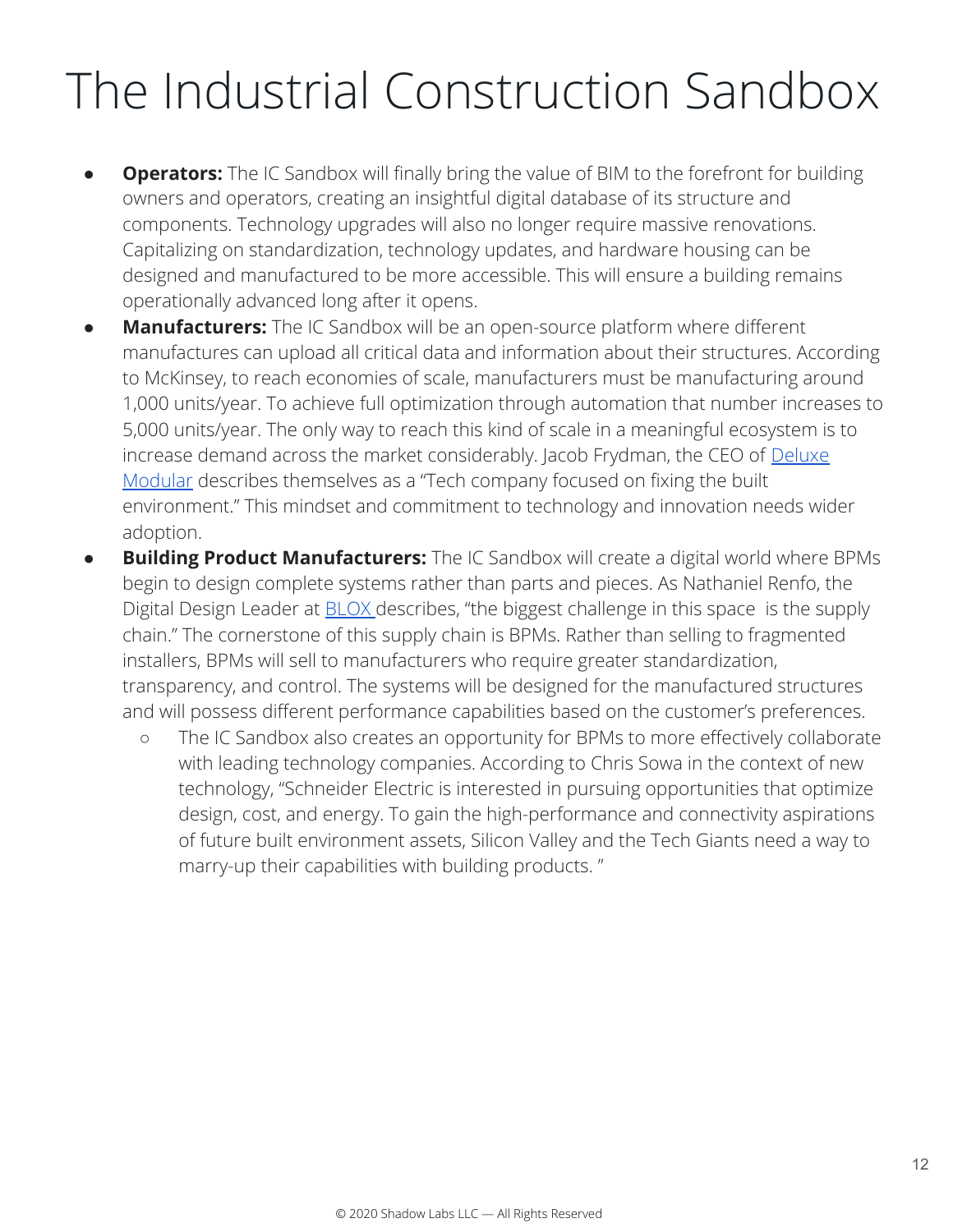The challenge will be creating a centralized platform capable of managing these teams. While a company like Autodesk talks about the value of IC, they are the worst possible company to lead us into that future. Why? Because it involves them destroying their current closed ecosystem business model. A public company like Autodesk with deeply rooted technology solutions in the space cannot reinvent itself and move fast enough. Public companies across all industries fail at innovating because the costs and risks associated with doing so adversely impact short-term shareholder value. I predict that a smaller, more agile technology company will create the answer, and disruption will follow. This, combined with the architecture community's overall distaste for and dissatisfaction with AutoDesk, will create challenges. As documented in a newly released joint [public statement to AutoDesk](https://www-dezeen-com.cdn.ampproject.org/c/s/www.dezeen.com/2020/07/28/autodesk-revit-bim-software-criticism/amp/) from 17 major UK architecture studios, stakeholders are increasingly becoming frustrated with the rising costs and lack of innovation being developed by the company. "Where once Autodesk Revit was the industry enabler to smarter working, it increasingly finds itself a constraint and bottleneck," said the letter. "Every day digital design leaders around the world wrestle with software which at its core is twenty years old and incapable of the potential of multi-core computing and graphics power designed to process within today's real and virtual workstations." The industry and stakeholders are ready for a change.

Another major challenge that cannot be understated is a need for rules which govern design. For any sandbox to effectively work, and to ensure what is designed can be built, the product catalog and associated rules that govern the custom configurations will have to be robust. As stated by Paul Doherty, "the taxonomy of data is key and should follow the 16 divisions of product categories already established." Designing and implementing the process by which these rules are created will undoubtedly be one of the most significant challenges facing this concept. As noted again by Gerry McCaughey, "the most important part of offsite manufacturing is the design and engineering, the manufacturing is easy." Dafna Kaplan, the Founder & CEO of [Cassette](https://www.cassettesystems.com/) [Systems](https://www.cassettesystems.com/)—an emerging modular company with an incredible team—has placed such a priority on the process that they have formed an entire consulting practice to support teams on the feasibility and implementation of offsite projects. Thankfully, processes again exist, well oiled and optimized in other industries.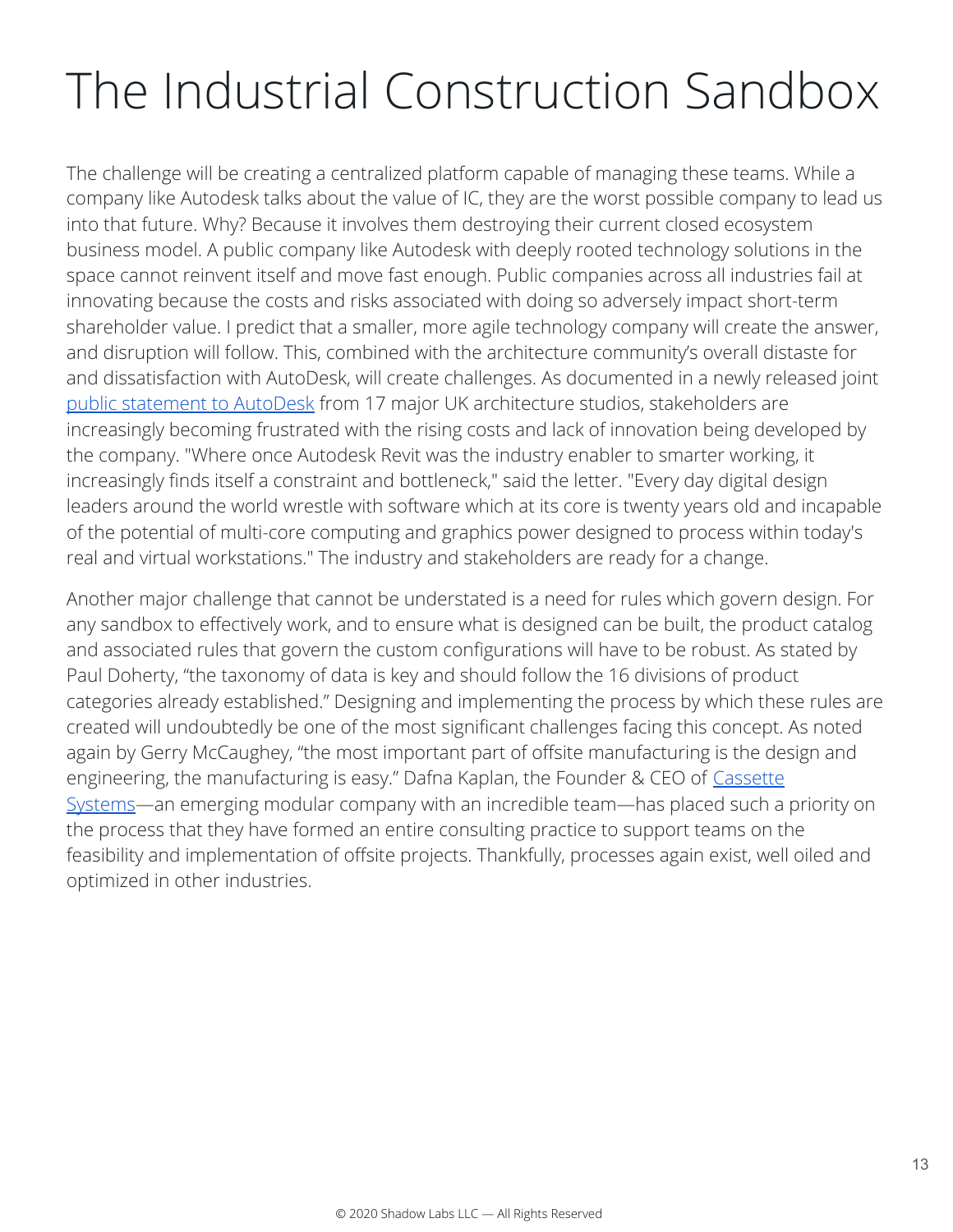### Inspiration in Other Industries

Think of the Mustang. Ford makes 11 models of the Mustang, ranging in prices from \$25k - \$75k. As a consumer, I could show you any of these models, and you would be able to say, that's a Mustang. That's because the structure of the Mustang is mostly the same regardless of the price. What's different are the systems that make that Mustang. The engine, the breaks, the transmission, and technology components in each model vary. The more premium the systems, the more the model costs and vice versa. As the consumer, you get to customize what system you want, the color you want the car to be, and add on new structural components based on your budget and wishes.

Ford doesn't make all the systems; they make the Mustang. They have a vast network of suppliers responsible for making the systems that make a Mustang; suppliers who also make systems for their rivals. And Ford doesn't just make the Mustang; they make other models (the F150, Escape, etc.) to appeal to a broader audience.

Now relate this same principle to offsite manufacturing. The manufacturing companies need to be like Ford. Or, better yet, Tesla.

Why Tesla? Because Tesla knows their competition isn't other electric car manufacturers; it's the rest of the automotive industry. They have made their designs open-source to grow this space, creating paths for new companies to enter and disrupt the incumbent.

In the built environment, those incumbents are on-site construction companies and the existing built environment.

So offsite manufacturing should think like Tesla. They should design different structures: Model 3, Model S, and Model Y. Then they should make these models open source to allow BPMs to create custom systems for that model. The BPM should each design different systems ranging in price and capabilities that come prefabricated to fit in each model.

If you are a finance person and need proof, as of today, Tesla's market cap is \$290B (founded 2003), Ford's is \$27B (founded 1903). Technology, innovation, openness, transparency, and collaboration are the future.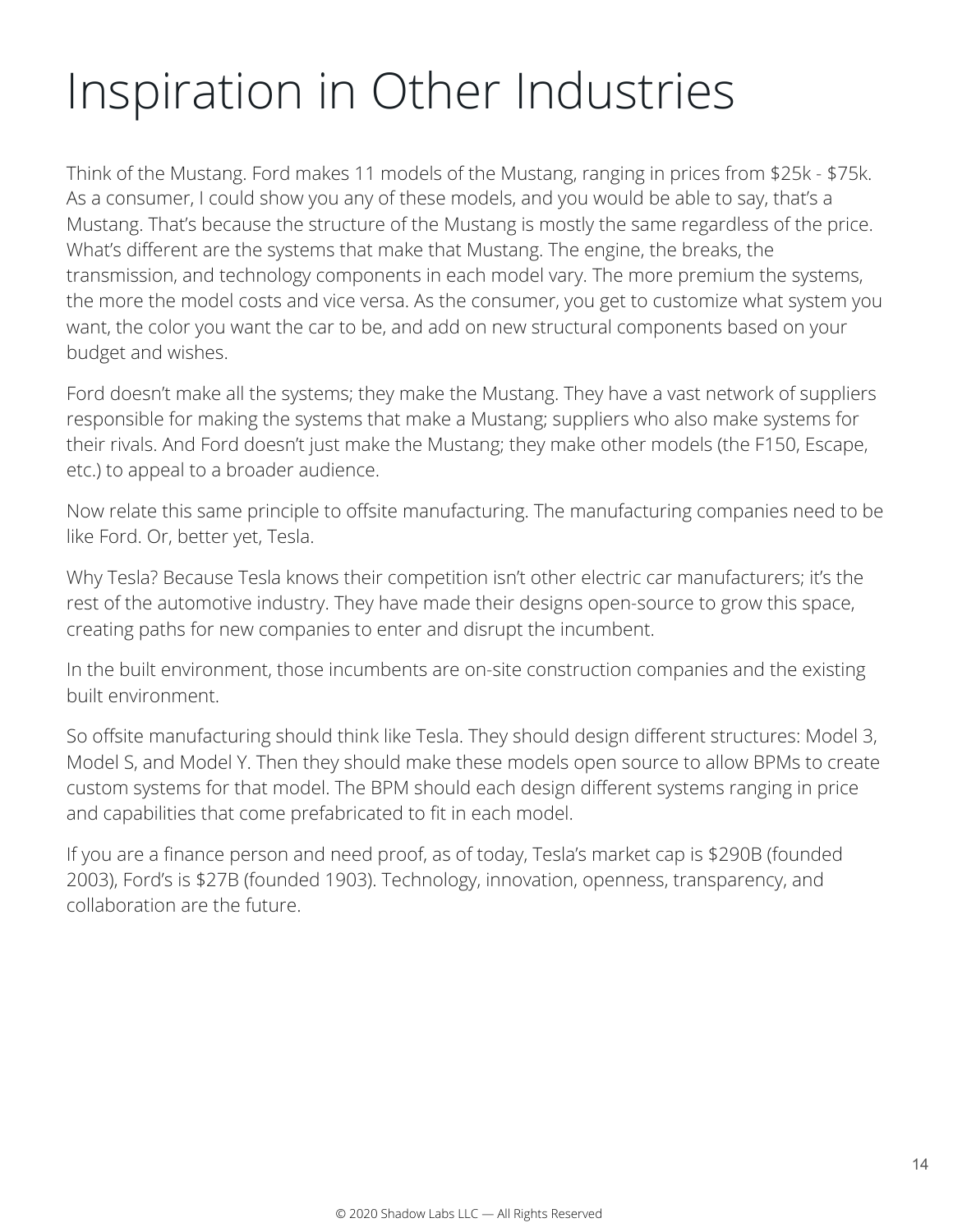### Think Like a Brand

Think like a brand, promote the product, and create a story. Offsite manufacturers need a branding agency. Today they are going to market like construction contractors, and it's all wrong. Unless you work in the built environment, I'd be willing to bet that 90% of people can't name a single company on the GC ENR400. There is a massive opportunity for manufacturers to change this by creating a brand that consumers recognize. Create a personality, create a story, and use that to sell your product. When you think of Ford, do you think of a manufacturing company? Or, do you think of the Mustang, the F150, the Bronco? Each has a distinct product with a defined use and target consumer. Are you going after the intellectually curious and technology-savvy consumer? Maybe go with something like Apple's "Think Different." How about the America-loving, blue-collar worker? Get inspired by Chevy's "Like a Rock." This thinking creates value for both residential and commercial consumers. For homeowners, the house now becomes a symbol of their benefits. For commercial developers, it's a new marketing opportunity to attract tenants. Do you want the space that's an eco-friendly Toyota, the performance Ferrari, or the tech-future Tesla?

● Look no further than [Entekra](https://www.entekra.com/) and their commitment to building a consumer brand. According to Gerry McCaughey, "Homebuilders aren't builders; they are more land acquisition and marketing guys." They don't create project value by opening a building faster or for less money. They create value by taking a piece of property, building something, and then marketing that new thing. Their ability to do this successfully determines the overall success of that project more than any other variable. Developers need a product to market, and manufacturers can create that product and the brand to match.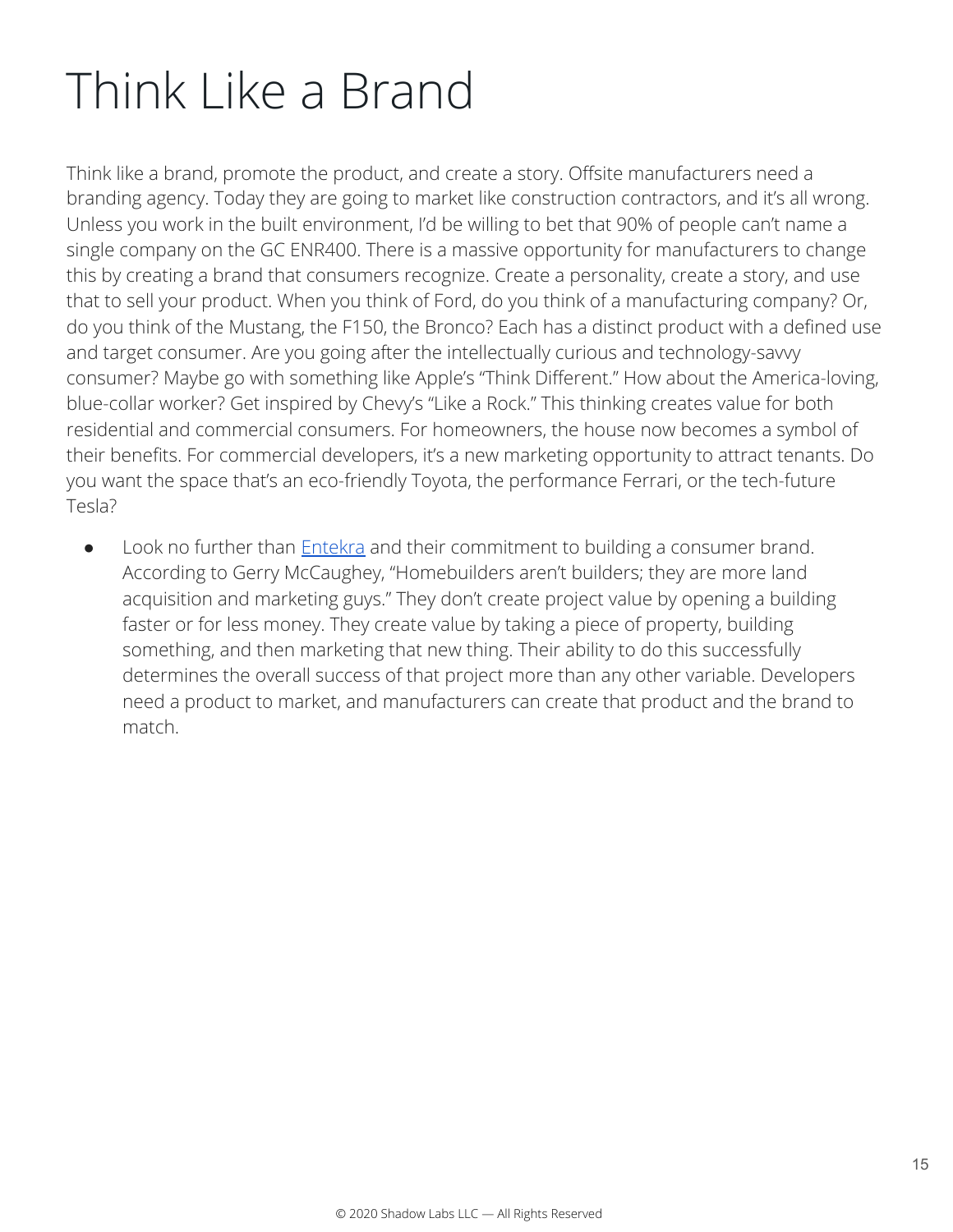### Opportunities for the Industry

While offsite manufacturing faces several long-term challenges, there are several immediate opportunities that can be acted upon today which will create tremendous value.

- **Collaboration is Critical:** You are not competing against each other yet. You are competing against the old guard. If you want to force adoption and increase demand, you must stop working in a bubble, and you must start working together. According to McKinsey, modular construction could claim \$130B by 2030 in the US & Europe. McKinsey also says the construction sector globally is valued at \$10T. \$130B by 2030 is only 1.3% of the pie. That percentage improves to 10% when you look at just the US's \$1.3T construction market. The point remains: to accelerate adoption, you must collaborate today and compete tomorrow. A sandbox can create this foundation where knowledge is shared to create a more sustainable market for all.
- **Panels vs. Mods:** The debate rages on! In the context of this report, for either to win, they must both win. I've spoken to leaders at Modular companies like [Deluxe Modular,](https://www.deluxemodular.com/) and leaders at panel companies like Entekra. Both passionately believe their solution is best. This is the exact type of passion great entrepreneurs possess. But they are both right, and the market is more than large enough for both to survive. Picking only one would be the same as saying everyone can only drive a motorcycle. Customers demand options; like every product in every other industry, products have best uses and are designed with a purpose. The same holds true in this industry. Also, no manufacturer (regardless of industry) is going to be best at everything for everyone. Offsite manufacturers need to pick their lane and focus on making the best possible product for that customer segment. We are early in the customer adoption curve, and the only way to go up the curve is together.
- **Contract Manufacturing:** Shadow works with several budding modular manufacturers including; [LiveLight](https://www.livelightbuildings.com/) who has developed a novel racking modular system, [Cassette](https://www.cassettesystems.com/) (mentioned above), and [Module](https://www.modulehousing.com/) delivering affordable and sustainable housing to cities. All these companies are approaching offsite manufacturing in their own unique way; all try to achieve scale and drive down costs through economies of scale. In an emerging trend, they are also trying to do this without standing up a factory. The burdensome CAP-EX requirements of launching a manufacturing facility make the barriers to entry in this space challenging. The challenges continue once a factory opens. The current ecosystem is structured around projects, not products. If there are no projects, the manufacturing facility doesn't run but still has costs to stay open. If the manufacturers start to think more like product manufacturers, they shouldn't care what products they are making, just as long as the factory is always running and the cost of changing products isn't too high. This will also allow more modular companies to begin expanding nationally without the barriers of launching a network of manufacturing factories. They can achieve this by establishing a network of partner manufacturers instead. Eventually, as demand peaks, manufacturers can focus on exclusively making their products, but a path and solution must be created in the interim.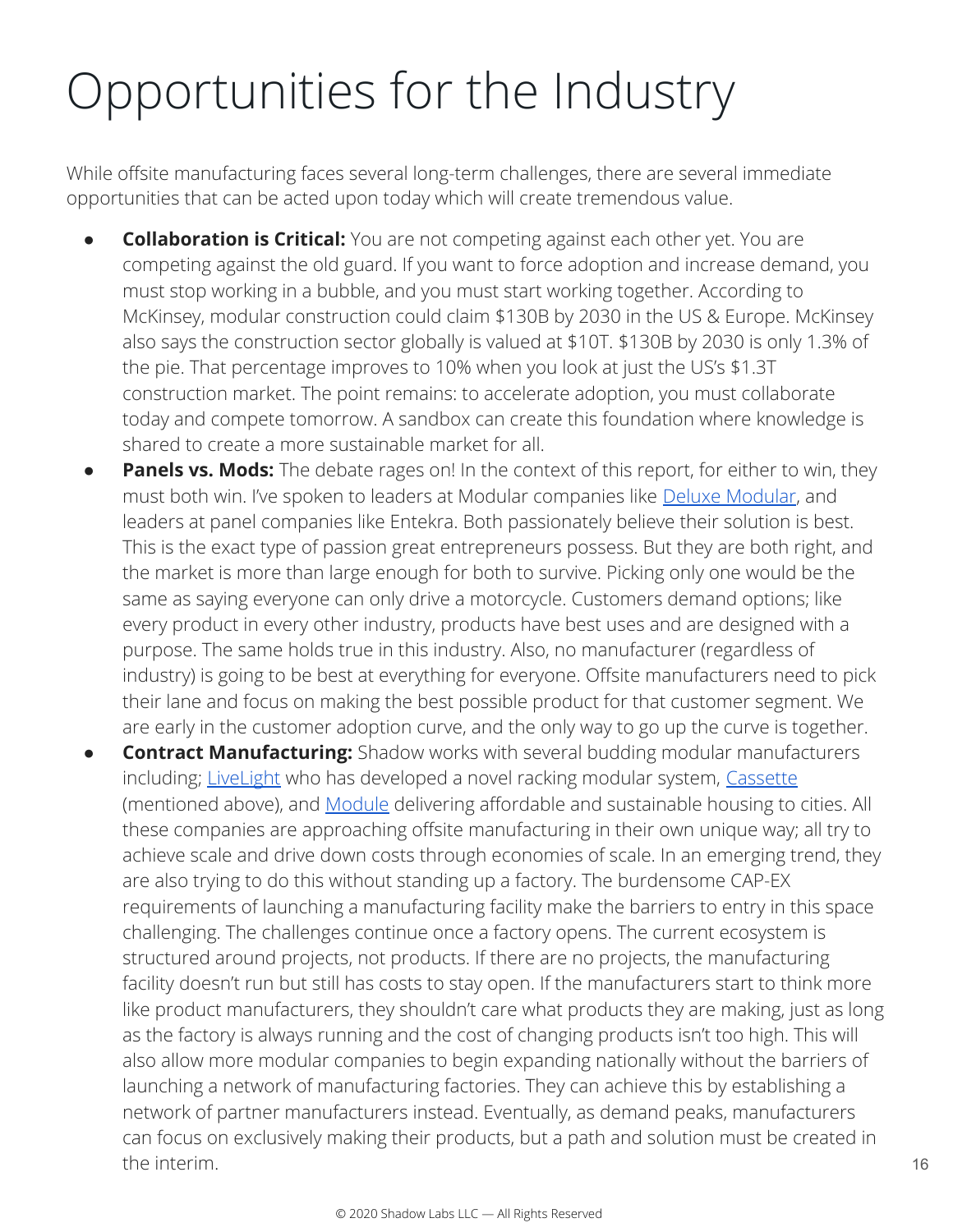### Opportunities for the Industry

**Building product suppliers:** Start thinking about systems and not about products. The disruption to come from industrialized construction will include building product manufacturers. An opportunity for BPMs is to help solve the challenge around customization vs. standardization. Once you have chosen an offsite manufacturer, it is hard to customize a unit beyond how they fit together, their color, and some material changes. BPMs can create greater customization through the systems that make up the structure. Higher performing, more technologically advanced units will create premium positioning and value. With opportunity comes considerable risk. Industrialized construction and offsite manufacturing will significantly disrupt supply chains, product designs, relationships, and sales channels. BPMs must start today to understand better:

- 1. The threat and gaps in the current industrialized construction landscape as it relates to building product manufacturers.
- 2. Define the strategic opportunities to pursue.
- 3. Develop new best practices and processes to deploy in an industrialized construction built environment.
- 4. Begin building relationships with leading manufacturers today.
- 5. Rethink the design and engineering of systems to create higher standards.

If acted upon in the short-term, these factors can begin to drive demand and increase the size of the total addressable market.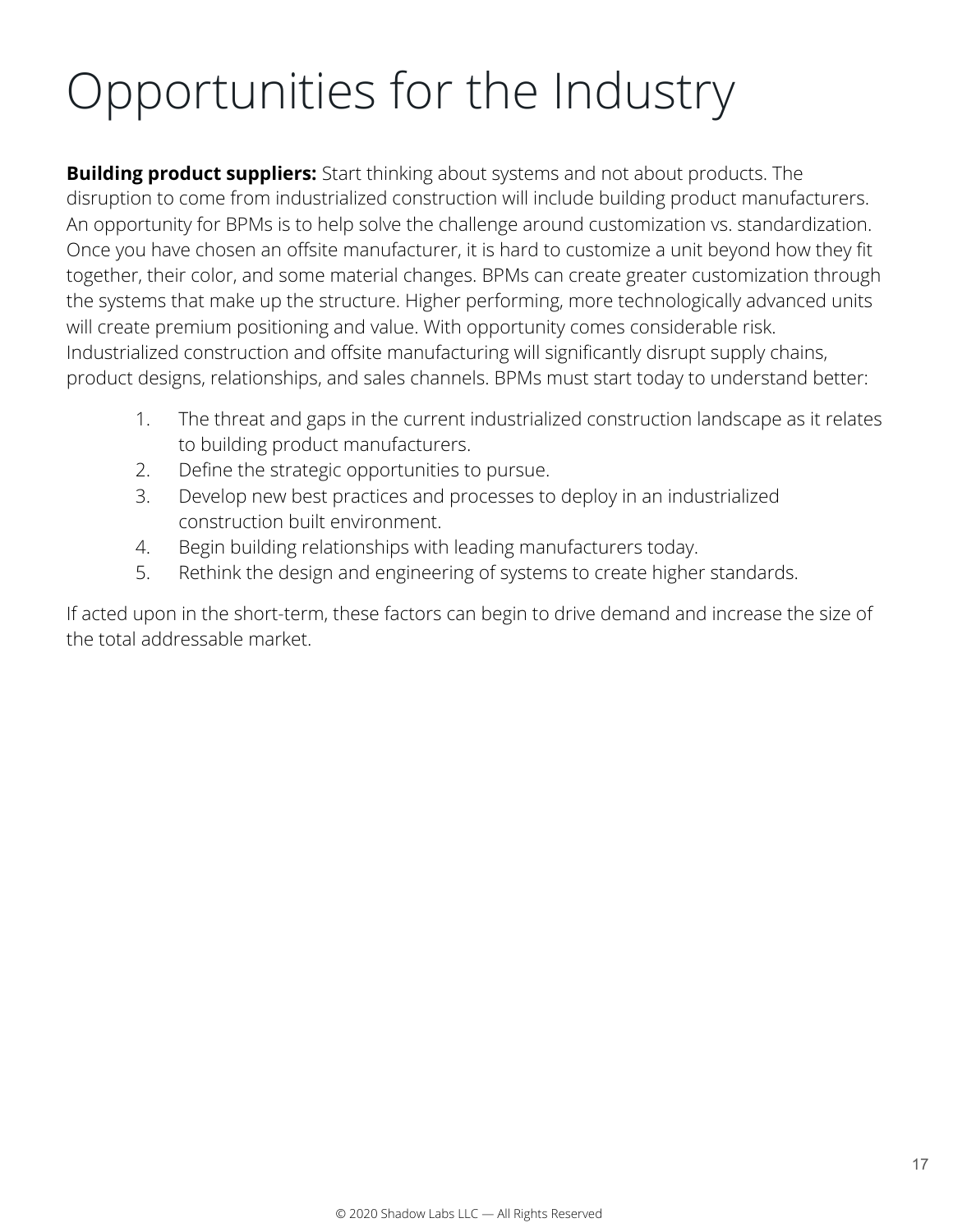### Where We Go From Here

Digitize, collaborate, and invest.

The built environment must continue to embrace and aggressively develop new digital technologies committed to disrupting the current ecosystem. Without this widespread accelerated adoption, the entire industry will continue to lag.

It's time to stop working in innovation silos and start collaborating to accelerate innovation across the industry. Without the demand from customers to drive and fuel offsite manufacturing growth, the opportunity we currently have in front of us will be lost. Manufacturers and stakeholders can drive demand by collaborating to educate the industry around the opportunity and increase transparency around the available options.

Finally, we must massively invest in this space to ensure entrepreneurs have the capital they need to survive and thrive. I have been surprised by the lack of technology startups emerging to support the ecosystem. There are plenty of offsite product solutions, but where are the startups with software and technology solutions to support this new industry? Startups with solutions to address supply chain, design, and process challenges. The demand challenge of having a large enough market, and manufactures themselves still selling to early adopters creates additional barriers. Still, I have studied several trends in the built environment, including ConTech, connected job sites, AI, big data, etc. None excite me as much as industrialized construction and offsite manufacturing.

For an innovation addict, the opportunity here is unmatched. For an investor, the financial value to unlock through the creation of new verticals is exponential. As I have stated before, all trends and technologies being developed for the built environment are more valuable when placed in an industrial setting. To grow offsite manufacturing, money must continue to be invested from VCs to facilitate early growth. Traditional lenders like banks must open paths to financing the development of new modular designs. Finally, PE has the opportunity to drive demand by investing in off-site manufactured products for their projects.

The opportunity to create the built environment all entrepreneurs and industry professionals describe is here. We all know the challenges we face; we understand why we need change; now is the time to deploy how. Industrialized construction is the key to unlocking that future.